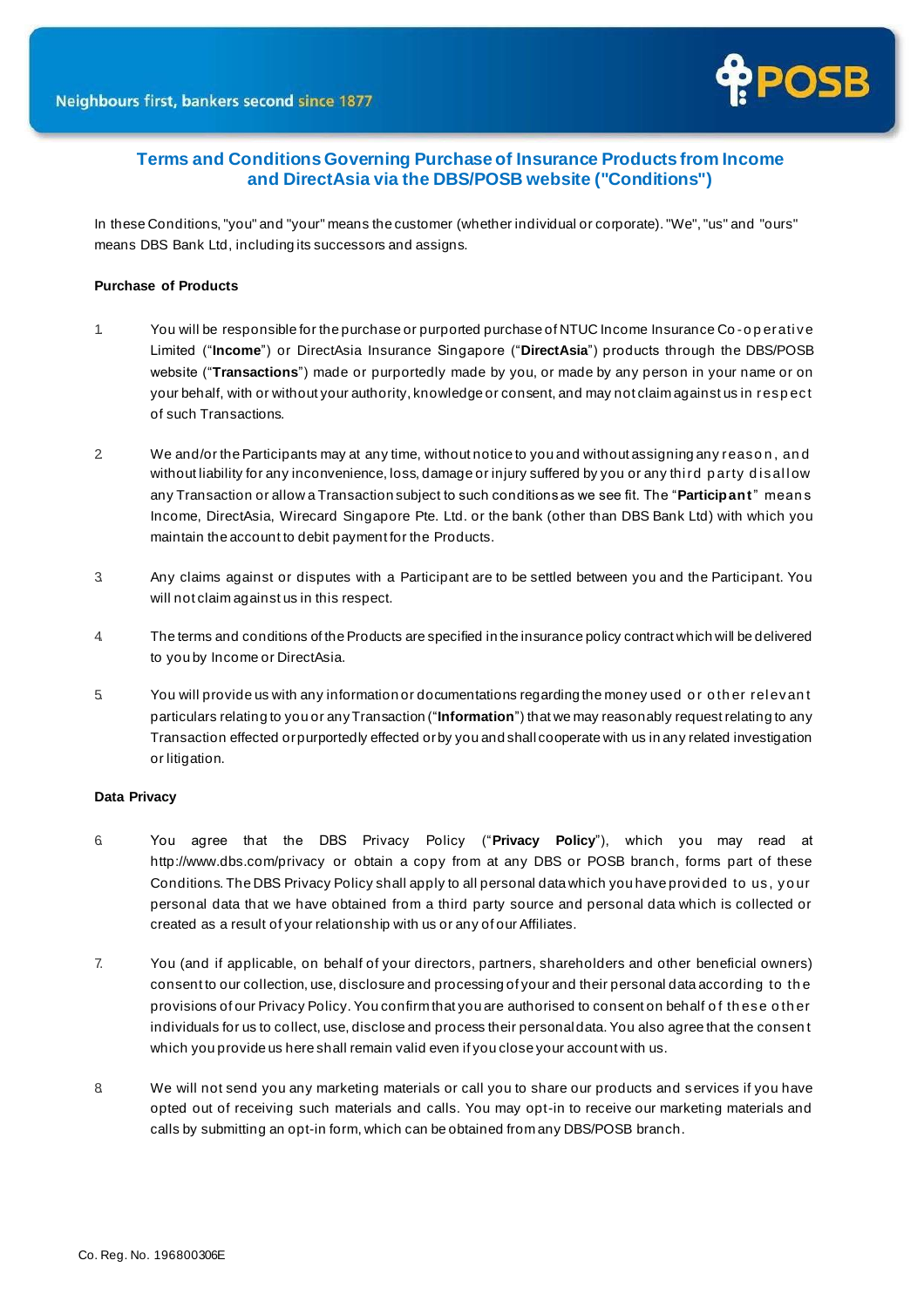

# **Liability**

- 9. We and the Participants will not be liable for any loss suffered by you or any third party arising from and i n connection with your purchase or purported purchase of Products except where such loss is attributable to our negligence or wilful default. Neither we nor the Participants will be liable for any inconvenien ce, l o ss, damage or injury suffered by you or any third party arising from or caused by:
	- a our compliance with any instruction given or purported to be given by you relating to a Tran saction, notwithstanding that the integrity of the information comprised in such instruction may have been compromised or impaired during transmission, provided that such compromise or impairment would not have been apparent to a reasonable person receiving such instruction;
	- b. your inability to effect or complete any Transaction due to system maintenance or breakdown/non availability of any network; or
	- c. any failure by us and/or any Participant to perform any obligation or observe any term of these Conditions if such failure arises from a failure of, or any unauthorised and/or unlawful access to , an y machine, data processing system or transmission link or any act of force majeure such as acts of God, war or warlike hostilities, civil commotions, riots, blockades, embargoes, sabotage, strikes, lock -outs, fire, flood, shortage of material or labour, delay in deliveries from sub-contractors, or any event outside our control; or
	- d. any equipment or software providers, any service provider, any network providers (including but not limited to telecommunications providers, Internet browser providers and Internet access p ro vi ders), any Participant, or any agent or subcontractor of any of theforegoing.
- 10. Any downloading of data from the POSB website is done solely at your risk, and we will not be liable for the integrity or use of any data downloaded in any way.
- 11. You further acknowledge that equipment and software providers, service providers, network providers (including but not limited to telecommunications providers, Internet browser providers or In tern et access providers) and Participants may have or be able to gain access to any Information transmitted over the relevant system, and you agree not hold us liable in any way in this respect.
- 12. Neither we nor any of our officials shall be liable for any loss or damage suffered by you or an y User as a result of any disclosure of any Information which you have consented to us and/or any of our officials disclosing.
- 13. Neither we nor any Participant shall be responsible in any way for any direct, indirect, special or consequential, economic or other damages arising in any way from your entering into any Transacti on , o r purchasing or purporting to purchase any Product.

### **Indemnity**

14. You will indemnify us against any liability, loss, damage, including solicitor and client costs and exp en ses (legal or otherwise) which we may sustain or incur, directly or indirectly, by reason of our agreeing to facilitate your entering into Transactions or having entered into these Conditions with you or enforcement of our rights under these Conditions or in acting upon any instructions which you may give in relation to an y Transaction or any negligence, fraud and/or misconduct on your part or on the part of any agents or representatives of yours or your breach of these Conditions.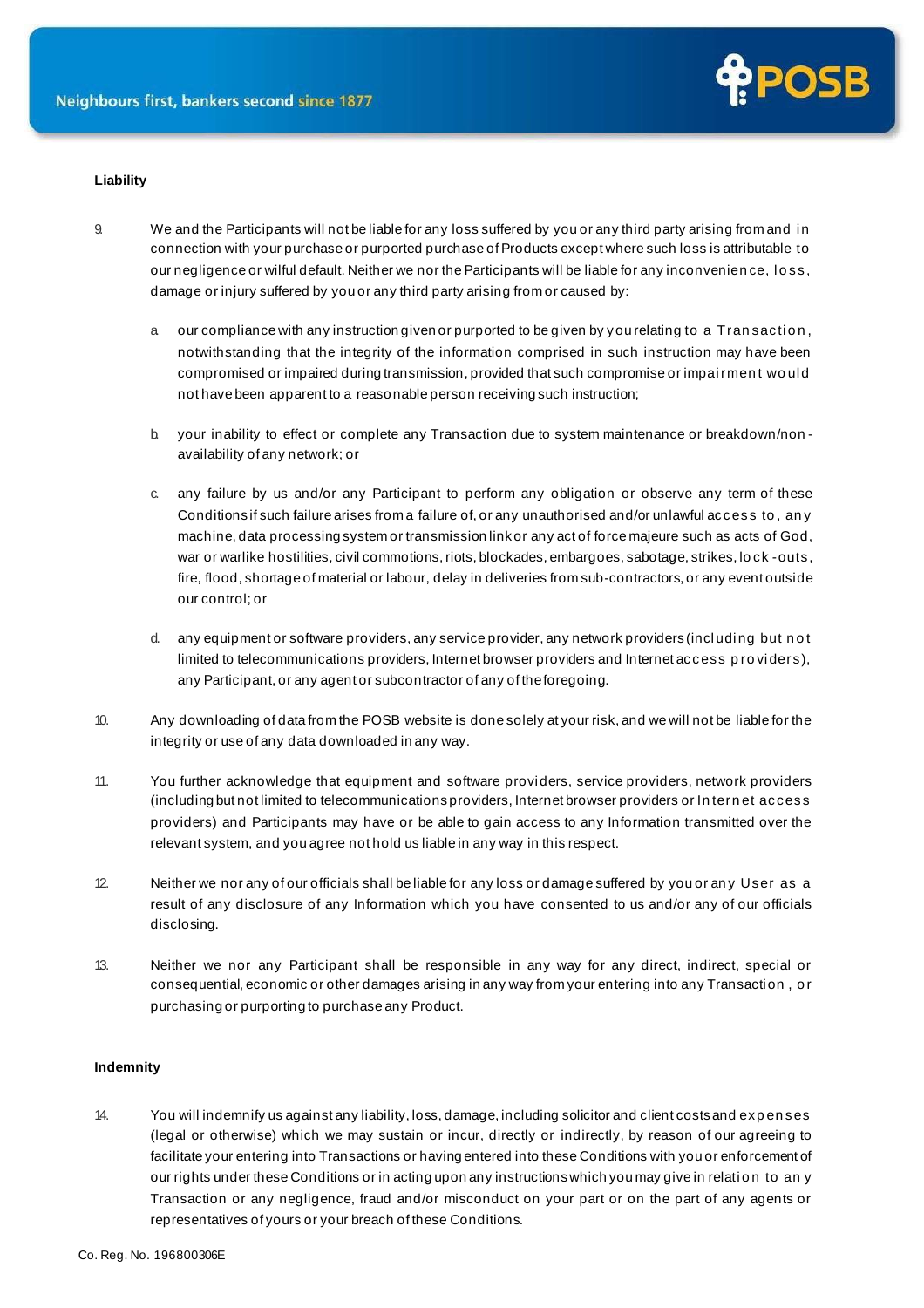

## **Records of Transactions**

15. The records of Transactions kept by us and the Participants shall be conclusive against and binding on you except in the case of computation and/or manifest error.

## **Joint Accounts**

- 16. If you comprise two or more persons, then you shall be jointly and severally bound by all obligations under, and all provisions of, these Conditions and Terms and Conditions Governing Electronic Services.
- 17. If you are a POSB Bank customer, in addition to these Conditions, the purchase of Products th ro ugh th e POSB website is also subject to our prevailing Terms and Conditions Governing Accounts, and DBS/POSB Credit Card Agreement. If there is any conflict or inconsistency between these Conditions an d th e Terms and Conditions Governing Accounts, the Terms and Conditions Governing Electronic Services or the DBS/POSB Credit Card Agreement, these Conditions will prevail.

# **Amendments**

18. We reserve the right to amend these Conditions at any time with, at our sole discretion, without notice or liability to any party.

#### **Severability**

19. If any term of these Conditions is unlawful or unenforceable under any applicable law, it will, to th e exten t permitted by such law, be severed from these Conditions and rendered ineffective where possible wi th o ut modifying the other terms of these Conditions.

#### **No Waiver**

20. No failure to exercise, nor any delay in exercising, on our part any right or remedy under these Conditions will operate as a waiver thereof, nor shall any single or partial exercise of any right or remedy preven t an y further or other exercise thereof or the exercise of any other right or remedy. Our rights and remedies in these Conditions are cumulative and not exclusive of any other rights or remedies provided bylaw.

#### **Governing Law and Jurisdiction**

21. These Conditions are governed by Singapore law. You irrevocably submit to the non-exclusive jurisdiction of the Courts of Singapore.